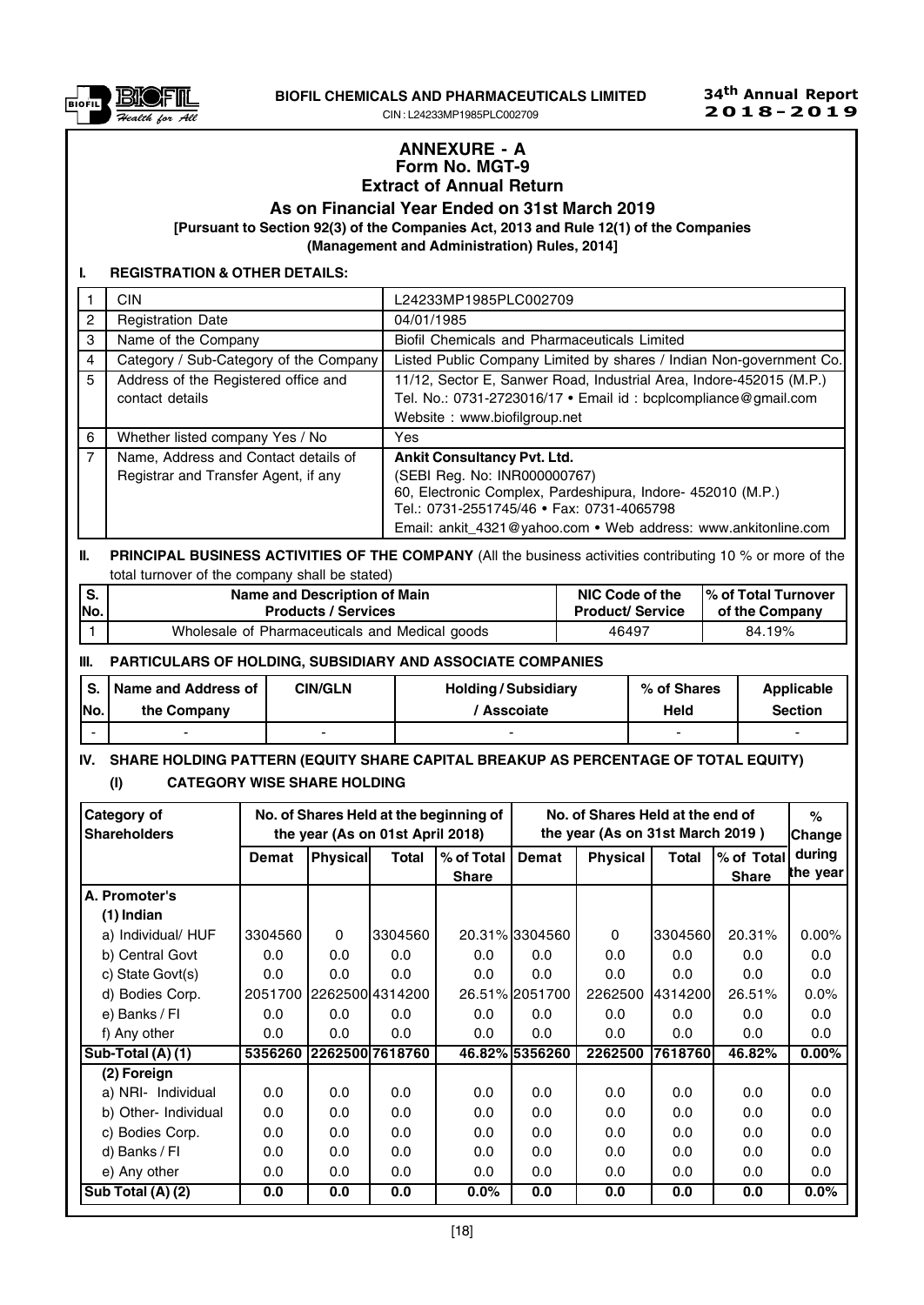

#### BIOFIL CHEMICALS AND PHARMACEUTICALS LIMITED CIN : L24233MP1985PLC002709  $\frac{15}{2018}$  BIOFIL CHEMICALS AND PHARMACEOTICALS LIMITED  $\frac{15}{2018}$  and  $\frac{2018}{2019}$

34<sup>th</sup> Annual Report

| Category of                                    |                          |          |                                                  | No. of Shares Held at the beginning of |                | No. of Shares Held at the end of                    |              |              | %<br>Change |
|------------------------------------------------|--------------------------|----------|--------------------------------------------------|----------------------------------------|----------------|-----------------------------------------------------|--------------|--------------|-------------|
| <b>Shareholders</b>                            | Demat                    | Physical | the year (As on 01st April 2018)<br><b>Total</b> | % of Total                             | <b>Demat</b>   | the year (As on 31st March 2019)<br><b>Physical</b> | <b>Total</b> | % of Total   | during      |
|                                                |                          |          |                                                  | <b>Share</b>                           |                |                                                     |              | <b>Share</b> | the year    |
| ∏otal shareholding of                          |                          |          |                                                  |                                        |                |                                                     |              |              |             |
| promoter                                       |                          |          |                                                  |                                        |                |                                                     |              |              |             |
| $(A) = (A)(1)+(A)(2)$                          | 5356260  2262500 7618760 |          |                                                  |                                        | 46.82% 5356260 | 2262500                                             | 7618760      | 46.82%       | $0.00\%$    |
| <b>B. Public Shareholding</b>                  |                          |          |                                                  |                                        |                |                                                     |              |              |             |
| 1. Institutions                                |                          |          |                                                  |                                        |                |                                                     |              |              |             |
| a) Mutual Funds                                | 0                        | 74000    | 74000                                            | 0.46%                                  | 0              | 74000                                               | 74000        | 0.46%        | 0.00%       |
| b) Banks / FI                                  | 20000                    | 13300    | 33300                                            | 0.20%                                  | 20000          | 13300                                               | 33300        | 0.20%        | 0.00%       |
| c) Central Govt                                | 0.0                      | 0.0      | 0.0                                              | 0.0                                    | 0.0            | 0.0                                                 | 0.0          | 0.0          | 0.0         |
| d) State Govt(s)                               | 0.0                      | 0.0      | 0.0                                              | 0.0                                    | 0.0            | 0.0                                                 | 0.0          | 0.0          | 0.0         |
| e) Venture Capital Funds                       | 0.0                      | 0.0      | 0.0                                              | 0.0                                    | 0.0            | 0.0                                                 | 0.0          | 0.0          | 0.0         |
| f) Insurance Companies                         | 0.0                      | 0.0      | 0.0                                              | 0.0                                    | 0.0            | 0.0                                                 | 0.0          | 0.0          | 0.0         |
| g) Flls                                        | 0.0                      | 0.0      | 0.0                                              | 0.0                                    | 0.0            | 0.0                                                 | 0.0          | 0.0          | 0.0         |
| h) Foreign Venture                             |                          |          |                                                  |                                        |                |                                                     |              |              |             |
| <b>Capital Funds</b>                           | 0.0                      | 0.0      | 0.0                                              | 0.0                                    | 0.0            | 0.0                                                 | 0.0          | 0.0          | 0.0         |
| i) Others (specify)                            | 0.0                      | 0.0      | 0.0                                              | 0.0                                    | 0.0            | 0.0                                                 | 0.0          | 0.0          | 0.0         |
| Sub total (B)(1)                               | 20000                    | 87300    | 107300                                           | 0.66%                                  | 20000          | 87300                                               | 107300       | 0.66%        | 0.00%       |
| 2. Non-Institutions                            |                          |          |                                                  |                                        |                |                                                     |              |              |             |
| a) Bodies Corp.                                |                          |          |                                                  |                                        |                |                                                     |              |              |             |
| i) Indian                                      | 3490340                  | 356400   | 3846740                                          | 23.64%                                 | 3398692        | 98100                                               | 3496792      | 21.49%       | (2.15%)     |
| ii) Overseas                                   | 0.0                      | 0.0      | 0.0                                              | 0.0                                    | 0.0            | 0.0                                                 | 0.0          | 0.0          | 0.0         |
| b) Individuals                                 |                          |          |                                                  |                                        |                |                                                     |              |              |             |
| i) Individual shareholders                     | 2319609                  | 716110   | 3035719                                          | 18.65%                                 | 2397317        | 665110                                              | 3062427      | 18.82%       | 0.17%       |
| holding nominal share                          |                          |          |                                                  |                                        |                |                                                     |              |              |             |
| capital upto Rs. 1 lakh                        |                          |          |                                                  |                                        |                |                                                     |              |              |             |
| ii) Individual shareholders                    | 1323074                  | 66800    | 1389874                                          | 8.54%                                  | 1390979        | 331500                                              | 1722479      | 10.58%       | 2.04%       |
| holding nominal share                          |                          |          |                                                  |                                        |                |                                                     |              |              |             |
| capital in excess of                           |                          |          |                                                  |                                        |                |                                                     |              |              |             |
| Rs1 lakh                                       |                          |          |                                                  |                                        |                |                                                     |              |              |             |
| c) Others                                      |                          |          |                                                  |                                        |                |                                                     |              |              |             |
| i) NRI & OCB                                   | 115415                   | 156000   | 271415                                           | 1.67%                                  | 112999         | 152400                                              | 265399       | 1.63%        | $(0.04\%)$  |
| ii) Clearing Members                           | 3992                     | 0        | 3992                                             | 0.02%                                  | 643            | 0                                                   | 643          | 0.00%        | $(0.02\%)$  |
| Sub-total (B)(2):-                             | 7252430                  | 1295310  | 8547740                                          | 52.52%                                 | 7300630        | 1247110                                             | 8547740      | 52.52%       | $0.00\%$    |
| <b>Total Public Shareholding</b>               |                          |          |                                                  |                                        |                |                                                     |              |              |             |
| $(B) = (B)(1) + (B)(2)$                        | 7272430                  | 1382610  | 8655040                                          | 53.18%                                 | 7320630        | 1334410                                             | 8655040      | 53.18%       | $0.00\%$    |
| C. Shares held by<br><b>Custodian for GDRs</b> |                          |          |                                                  |                                        |                |                                                     |              |              |             |
| & ADRs                                         | 0.0                      | 0.0      | $0.0\,$                                          | 0.00%                                  | 0.0            | 0.0                                                 | 0.0          | 0.0          | $0.00\%$    |
| Grand Total (A+B+C)                            | 12628690                 | 3645110  | 16273800                                         | 100%                                   | 12676890       | 3596910                                             | 16273800     | 100%         | $0.00\%$    |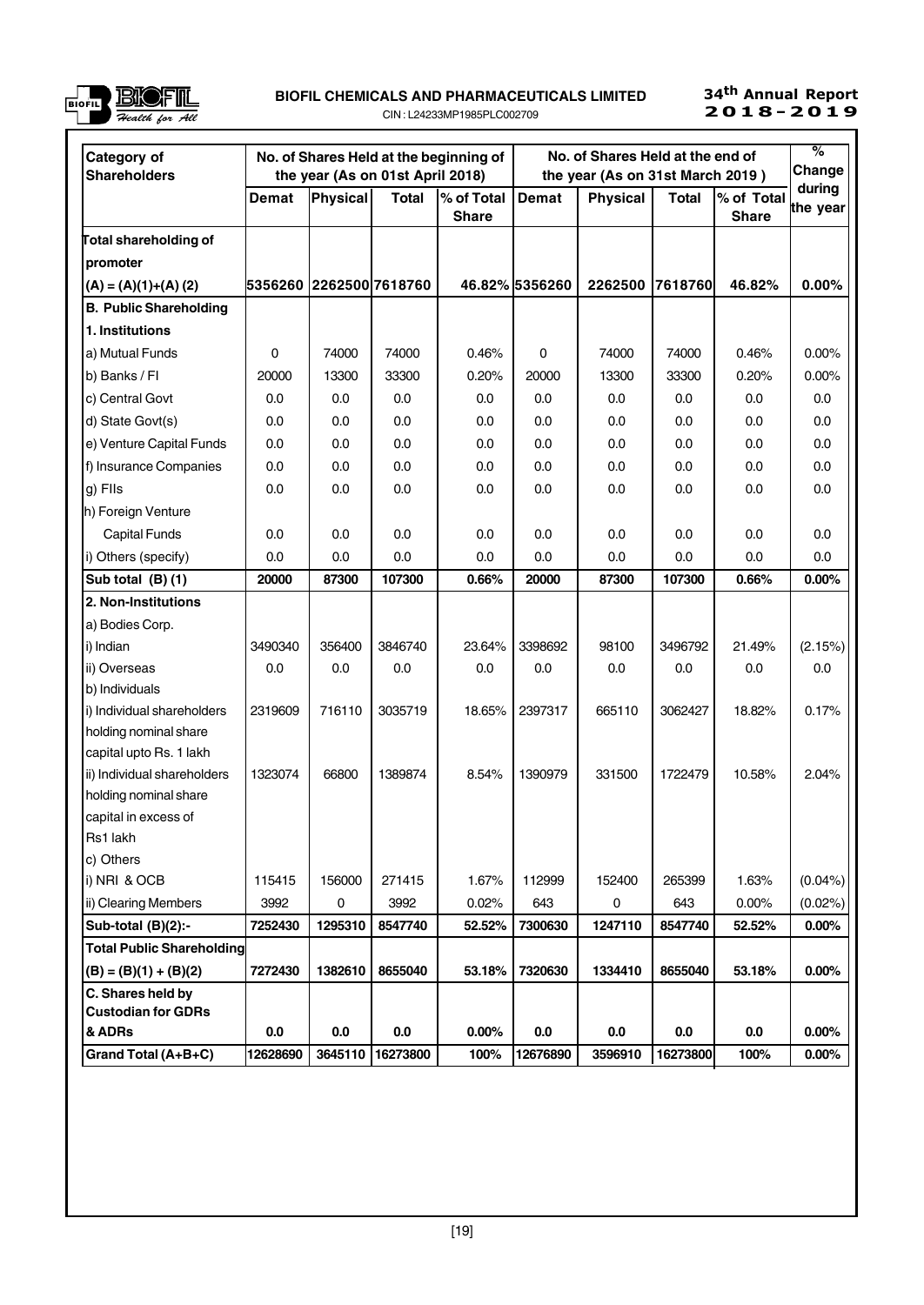

|                 | $\mathbf{II}$<br><b>SHAREHOLDING OF PROMOTERS:</b>   |                         |                                              |                                                         |                         |                                           |                                                        |                                           |
|-----------------|------------------------------------------------------|-------------------------|----------------------------------------------|---------------------------------------------------------|-------------------------|-------------------------------------------|--------------------------------------------------------|-------------------------------------------|
| S.<br>No.       | <b>Share Holder's Name</b>                           |                         | Shareholding at the<br>beginning of the year |                                                         |                         | Shareholding at the<br>end of the year    |                                                        | $\frac{9}{6}$<br>Change                   |
|                 |                                                      | No. of<br><b>Shares</b> | % of total<br>shares of<br>the<br>company    | % of Share<br>Pledge /<br>encumbered to<br>total shares | No. of<br><b>Shares</b> | % of total<br>shares of<br>the<br>company | % of Share<br>Pledge/<br>encumbered to<br>total shares | in share<br>holding<br>during<br>the year |
| 1               | Smitesh Sanalal Shah                                 | 1082740                 | 6.65                                         | $\Omega$                                                | 1082740                 | 6.65                                      | $\Omega$                                               | $\Omega$                                  |
| $\overline{c}$  | Ramesh Shah                                          | 793940                  | 4.88                                         | 0                                                       | 793940                  | 4.88                                      | 0                                                      | 0                                         |
| 3               | Romil Shah                                           | 382550                  | 2.35                                         | 0                                                       | 382550                  | 2.35                                      | 0                                                      | 0                                         |
| 4               | Ketan Shah                                           | 340800                  | 2.09                                         | 0                                                       | 340800                  | 2.09                                      | $\Omega$                                               | 0                                         |
| 5               | Meena Shah                                           | 140600                  | 0.86                                         | 0                                                       | 140600                  | 0.86                                      | $\Omega$                                               | 0                                         |
| 6               | Sandeep Shah                                         | 106600                  | 0.66                                         | 0                                                       | 106600                  | 0.66                                      | 0                                                      | 0                                         |
| 7               | Trupti Shah                                          | 101750                  | 0.63                                         | 0                                                       | 101750                  | 0.63                                      | 0                                                      | 0                                         |
| 8               | Meet Shah                                            | 87200                   | 0.54                                         | 0                                                       | 87200                   | 0.54                                      | 0                                                      | 0                                         |
| 9               | Ritu Shah                                            | 87100                   | 0.54                                         | 0                                                       | 87100                   | 0.54                                      | 0                                                      | 0                                         |
| 10 <sup>1</sup> | Rohan Shah                                           | 65500                   | 0.40                                         | 0                                                       | 65500                   | 0.40                                      | 0                                                      | 0                                         |
| 11              | Kiran Shah                                           | 63100                   | 0.39                                         | 0                                                       | 63100                   | 0.39                                      | 0                                                      | 0                                         |
| 12              | Pragnesh Shah                                        | 52680                   | 0.32                                         | 0                                                       | 52680                   | 0.32                                      | 0                                                      | $\mathbf 0$                               |
| 13              | Scope Finance<br>Company Private<br>Limited          | 2262500                 | 13.90                                        | 0                                                       | 2262500                 | 13.90                                     | 0                                                      | 0                                         |
| 14 <sup>1</sup> | Mid (India)<br>Pharmaceuticals<br><b>Pvt Limited</b> | 1175250                 | 7.22                                         | 0                                                       | 1175250                 | 7.22                                      | 0                                                      | 0                                         |
| 15 <sup>1</sup> | Cyano Finance and<br>Sales Private Limited           | 876450                  | 5.39                                         | 0                                                       | 876450                  | 5.39                                      | 0                                                      | 0                                         |
|                 | <b>Total</b>                                         | 7618760                 | 46.82%                                       | $\bf{0}$                                                | 7618760                 | 46.82%                                    | 0                                                      | $0.00\%$                                  |

# III) CHANGE IN PROMOTERS' SHAREHOLDING (PLEASE SPECIFY, IF THERE IS NO CHANGE)

| S.<br>No. |                                        | Shareholding at the<br>beginning of the year |                                        |               | <b>Cumulative Shareholding</b><br>during the year |  |
|-----------|----------------------------------------|----------------------------------------------|----------------------------------------|---------------|---------------------------------------------------|--|
|           |                                        | No. of Shares                                | l% of total shares I<br>of the company | No. of Shares | l% of total shares<br>of the company              |  |
|           | At the beginning of the year           | 7618760                                      | 46.82%                                 | 7618760       | 46.82%                                            |  |
|           | Date wise Increase / Decrease in       | 0.0                                          | 0.0                                    | 7618760       | 46.82%                                            |  |
|           | Promoters Shareholding during the year |                                              |                                        |               |                                                   |  |
|           | specifying the reasons for increase /  |                                              |                                        |               |                                                   |  |
|           | decrease (e.g. allotment /transfer /   |                                              |                                        |               |                                                   |  |
|           | bonus/ sweat equity etc.):             |                                              |                                        |               |                                                   |  |
|           | At the end of the year                 | 7618760                                      | 46.82%                                 | 7618760       | 46.82%                                            |  |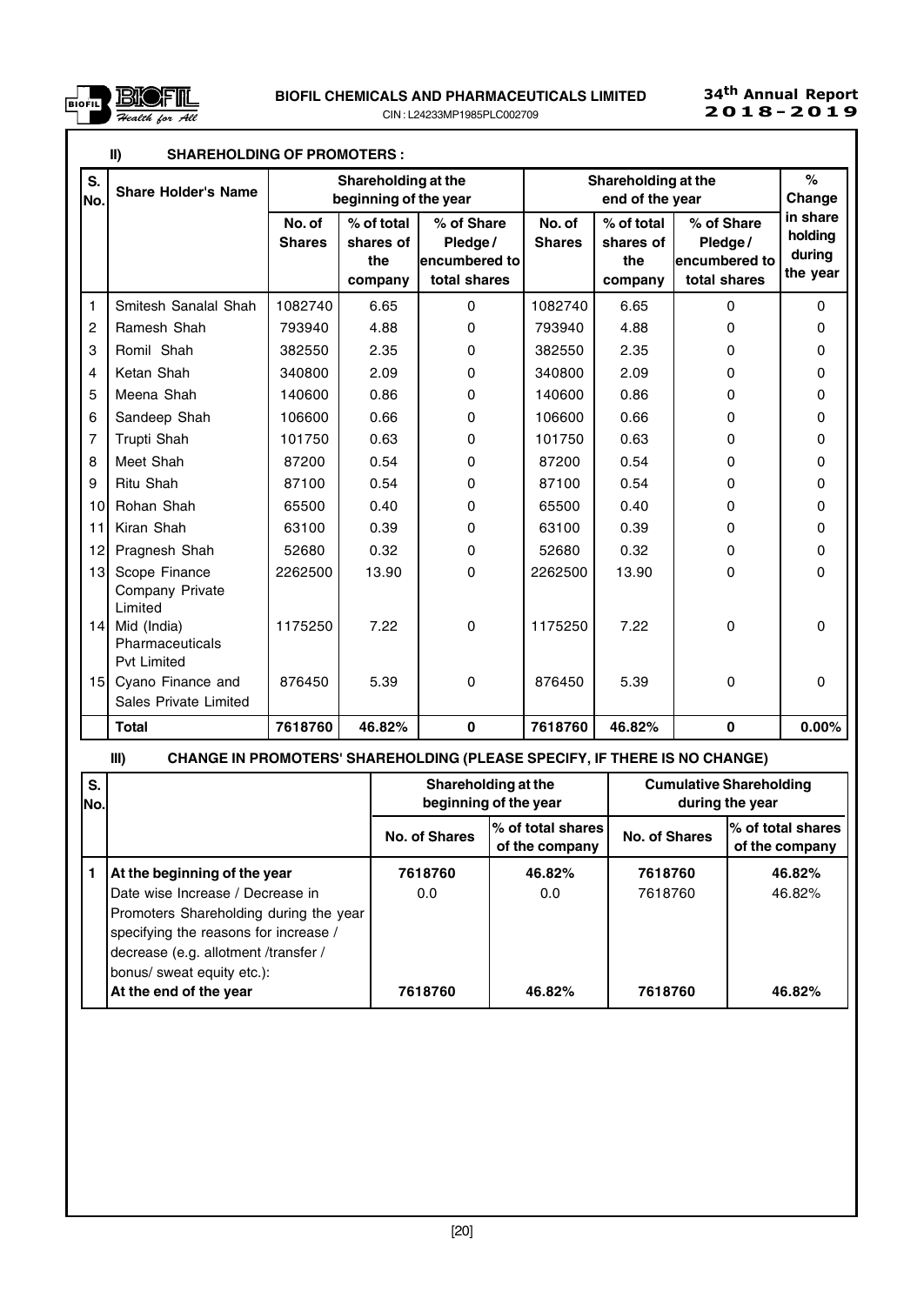

CIN : L24233MP1985PLC002709

## 34th Annual Report  $2018 - 2019$

# (IV) SHAREHOLDING PATTERN OF TOP TEN SHAREHOLDERS

(OTHER THAN DIRECTORS, PROMOTERS AND HOLDERS OF GDRs AND ADRs):

| S.             | <b>Top Ten</b><br><b>Shareholders</b>                                   | Shareholding<br>No. of                      | $\overline{\%}$ of total    | Date wise<br><b>Increase</b>                      | Increase<br>Decrease         | Reason                                                                 |                         | <b>Cumulative</b><br>Shareholding<br>during the year |
|----------------|-------------------------------------------------------------------------|---------------------------------------------|-----------------------------|---------------------------------------------------|------------------------------|------------------------------------------------------------------------|-------------------------|------------------------------------------------------|
| No.            | <b>Name</b>                                                             | Shares at<br>the<br>begining<br>of the year | shares<br>of the<br>Company | <b>Decrease</b><br>in top ten<br>share<br>holders | in share<br>holding          |                                                                        | No. of<br><b>Shares</b> | % of total<br>shares<br>of the<br>Company            |
| 1.             | Starline Equifin Private Limited<br>At the end of the year (31.03.2019) | 1850800<br>1850800                          | 11.37%<br>11.37%            | 01.04.2018                                        |                              | No Change                                                              | 1850800<br>1850800      | 11.37%<br>11.37%                                     |
| $\overline{2}$ | Libra Healthcare Private Limited                                        | 850000                                      | 5.22%                       | 01.04.2018                                        | $\qquad \qquad \blacksquare$ | No Chnage                                                              | 850000                  | 5.22%                                                |
|                | At the end of the year (31.03.2019)                                     | 850000                                      | 5.22%                       |                                                   |                              |                                                                        | 850000                  | 5.22%                                                |
| 3              | KSL and Industries Limited<br>At the end of the year (31.03.2019)       | 308065<br>308065                            | 1.89%<br>1.89%              | 01.04.2018                                        | $\blacksquare$               | No Change                                                              | 308065<br>308065        | 1.89%<br>1.89%                                       |
| 4              | Tejal Keyur Shah                                                        | 257721                                      | 1.58%                       | 01.04.2018                                        |                              |                                                                        | 257721                  | 1.58%                                                |
|                |                                                                         |                                             |                             | 13.04.2018<br>03.08.2018                          | $-250000$<br>107721          | Sale<br>Removed<br>from Top<br>10 w.e.f.<br>13.04.2018<br>Purchase     | 7221<br>107721          | 0.05%<br>0.66%                                       |
|                | At the end of the year (31.03.2019)                                     | 257721                                      | 1.58%                       | 12.10.2018                                        | 150000                       | (Joined<br>Top 10<br>w.e.f.<br>03.08.2018<br>Purchase                  | 257721<br>257721        | 1.58%<br>1.58%                                       |
| 5              | Vandana Gupta                                                           | 0                                           | 0.00%                       | 15.02.2019<br>22.03.2019                          | 200300<br>49700              | Purchase<br>(Joined<br>from Top<br>10 w.e.f.<br>15.02.2019<br>Purchase | 200300<br>250000        | 1.23%<br>1.54%                                       |
|                | At the end of the year (31.03.2019)                                     | 250000                                      | 1.54%                       |                                                   |                              |                                                                        | 250000                  | 1.54%                                                |
| 6              | Kishor Himmatsinh Jhala<br>At the end of the year (31.03.2019)          | 200000<br>200000                            | 1.23%<br>1.23%              | 01.04.2018                                        | $\qquad \qquad \blacksquare$ | No change                                                              | 200000<br>200000        | 1.23<br>1.23%                                        |
| $\overline{7}$ | Gom Industries Ltd.                                                     | 180800                                      | 1.11%                       | 01.04.2018                                        | $\overline{\phantom{a}}$     | No Change                                                              | 180800                  | 1.11%                                                |
|                | At the end of the year (31.03.2019)                                     | 180800                                      | 1.11%                       |                                                   |                              |                                                                        | 180800                  | 1.11%                                                |
| 8              | Rashmi Chandrakant Shah<br>At the end of the year (31.03.2019)          | 99100<br>99100                              | 0.61%<br>0.61%              | 01.04.2018                                        | $\overline{\phantom{a}}$     | No Change                                                              | 99100<br>99100          | 0.61%<br>0.61%                                       |
| 9              | Manthan C. Shah<br>At the end of the year (31.03.2019)                  | 85056<br>85056                              | 0.52%<br>0.52%              | 01.04.2018                                        | $\qquad \qquad \blacksquare$ | No Change                                                              | 85056<br>85056          | 0.52%<br>0.52%                                       |
|                | 10 Taraben C. Shah<br>At the end of the year (31.03.2019)               | 80030<br>80030                              | 0.49%<br>0.49%              | 01.04.2018                                        |                              | No Change                                                              | 80030<br>80030          | 0.49%<br>0.49%                                       |

Note : The above information is based on the weekly beneficiary position received from Depositories. As it is not feasible to provide daily changes in shareholding, consolidated changes on weekly basis during the financial year 2018-19 has been provided.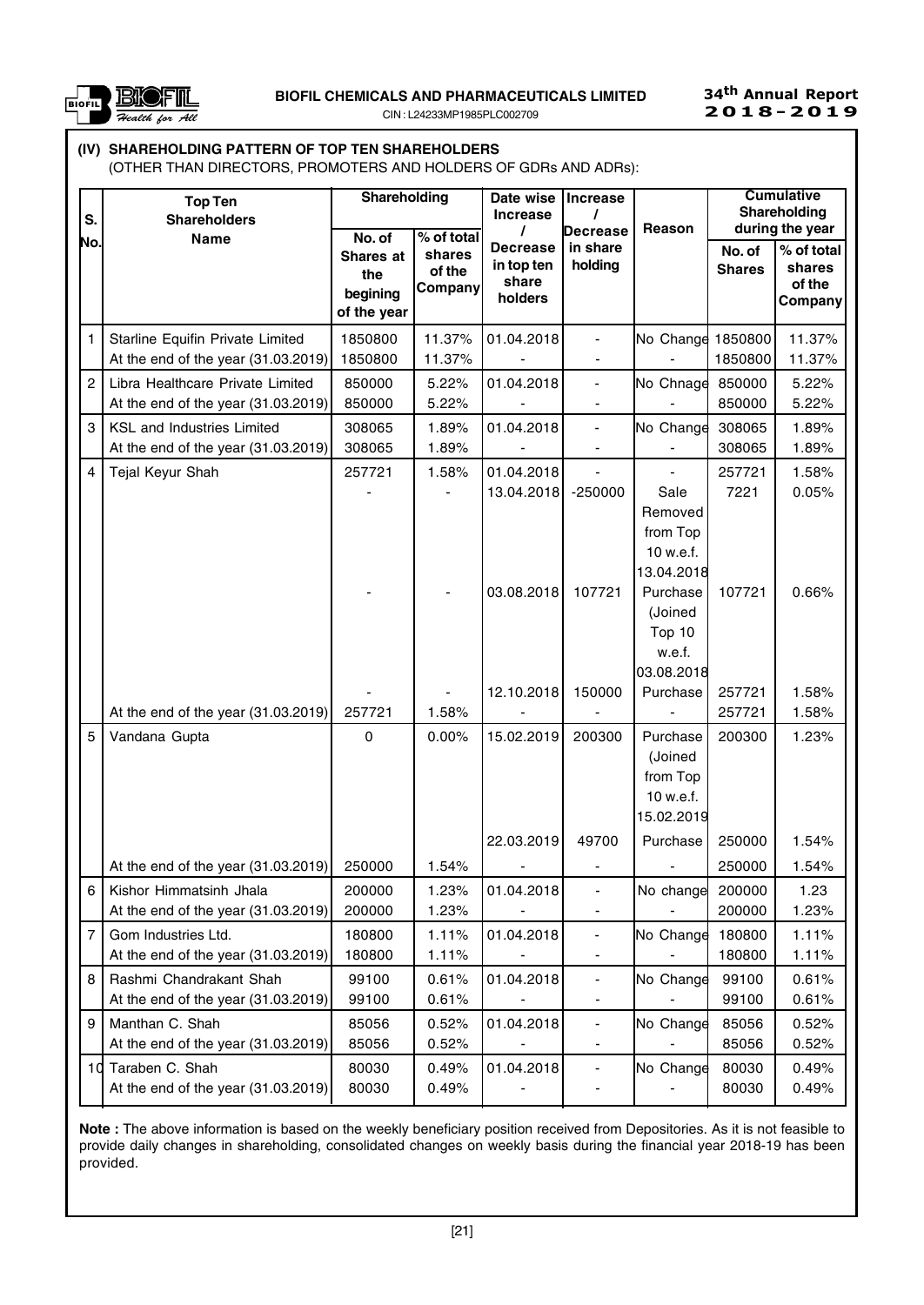

| S.           |                                                                                                                                                                                                                                              | Shareholding at the<br>beginning of the year |                                        |                         | <b>Cumulative Share</b><br>holding during the year |
|--------------|----------------------------------------------------------------------------------------------------------------------------------------------------------------------------------------------------------------------------------------------|----------------------------------------------|----------------------------------------|-------------------------|----------------------------------------------------|
| No.          |                                                                                                                                                                                                                                              | No.<br>of<br><b>Shares</b>                   | % of total<br>shares of<br>the company | No. of<br><b>Shares</b> | % of total<br>shares of<br>the company             |
| 1            | Ramesh Shah (Managing Director)<br>At the beginning of the year<br>Date wise Increase / Decrease in Shareholding during<br>the year specifying the reasons for increase / decrease<br>(e.g. allotment /transfer / bonus/ sweat equity etc.): | 793940<br>$\Omega$                           | 4.88%<br>0%                            | 793940<br>793940        | 4.88%<br>4.88%                                     |
|              | At the end of the year                                                                                                                                                                                                                       | 793940                                       | 4.88%                                  | 793940                  | 4.88%                                              |
| $\mathbf{2}$ | Romil Shah (Non Executive Director)<br>At the beginning of the year<br>Date wise Increase / Decrease in Shareholding during<br>the year specifying the reasons for increase / decrease                                                       | 382550                                       | 2.35%                                  | 382550                  | 2.35%                                              |
|              | (e.g. allotment /transfer / bonus/ sweat equity etc.):<br>At the end of the year                                                                                                                                                             | 0.0<br>382550                                | 0.0%<br>2.35%                          | 382550<br>382550        | 2.35%<br>2.35%                                     |
| 3            | Shaila Jain (Independent Director)<br>At the beginning of the year<br>Date wise Increase / Decrease in Shareholding during<br>the year specifying the reasons for increase / decrease                                                        | 0.0                                          | 0.0%                                   | 0.0                     | 0.0%                                               |
|              | (e.g. allotment /transfer / bonus/ sweat equity etc.):<br>At the end of the year                                                                                                                                                             | 0.0<br>0.0                                   | 0.0%<br>0.0%                           | 0.0<br>0.0              | 0.0%<br>0.0%                                       |
| 4            | Subhash Chandra Swarnkar (Independent Director)<br>At the beginning of the year<br>Date wise Increase / Decrease in Shareholding during<br>the year specifying the reasons for increase / decrease                                           | 0.0                                          | 0.0%                                   | 0.0                     | 0.0%                                               |
|              | (e.g. allotment /transfer / bonus/ sweat equity etc.):<br>At the end of the year                                                                                                                                                             | 0.0<br>0.0                                   | 0.0%<br>0.0%                           | 0.0<br>0.0              | 0.0%<br>0.0%                                       |
| 5            | Jitendra Kumar Sahu (Chief Financial Officer)<br>At the beginning of the year<br>Date wise Increase / Decrease in Shareholding during<br>the year specifying the reasons for increase / decrease                                             | 0.0                                          | 0.0%                                   | 0.0                     | 0.0%                                               |
|              | (e.g. allotment /transfer / bonus/ sweat equity etc.):<br>At the end of the year                                                                                                                                                             | 0.0<br>0.0                                   | 0.0%<br>0.0%                           | 0.0<br>0.0              | 0.0%<br>0.0%                                       |
| 6            | Shikha Khilwani (Company Secretary)<br>At the beginning of the year<br>Date wise Increase / Decrease in Shareholding during<br>the year specifying the reasons for increase / decrease                                                       | 0.0                                          | 0.0%                                   | 0.0                     | 0.0%                                               |
|              | (e.g. allotment /transfer / bonus/ sweat equity etc.):<br>At the end of the year                                                                                                                                                             | 0.0<br>0.0                                   | 0.0%<br>0.0%                           | 0.0<br>0.0              | 0.0%<br>0.0%                                       |
|              |                                                                                                                                                                                                                                              |                                              |                                        |                         |                                                    |
|              |                                                                                                                                                                                                                                              |                                              |                                        |                         |                                                    |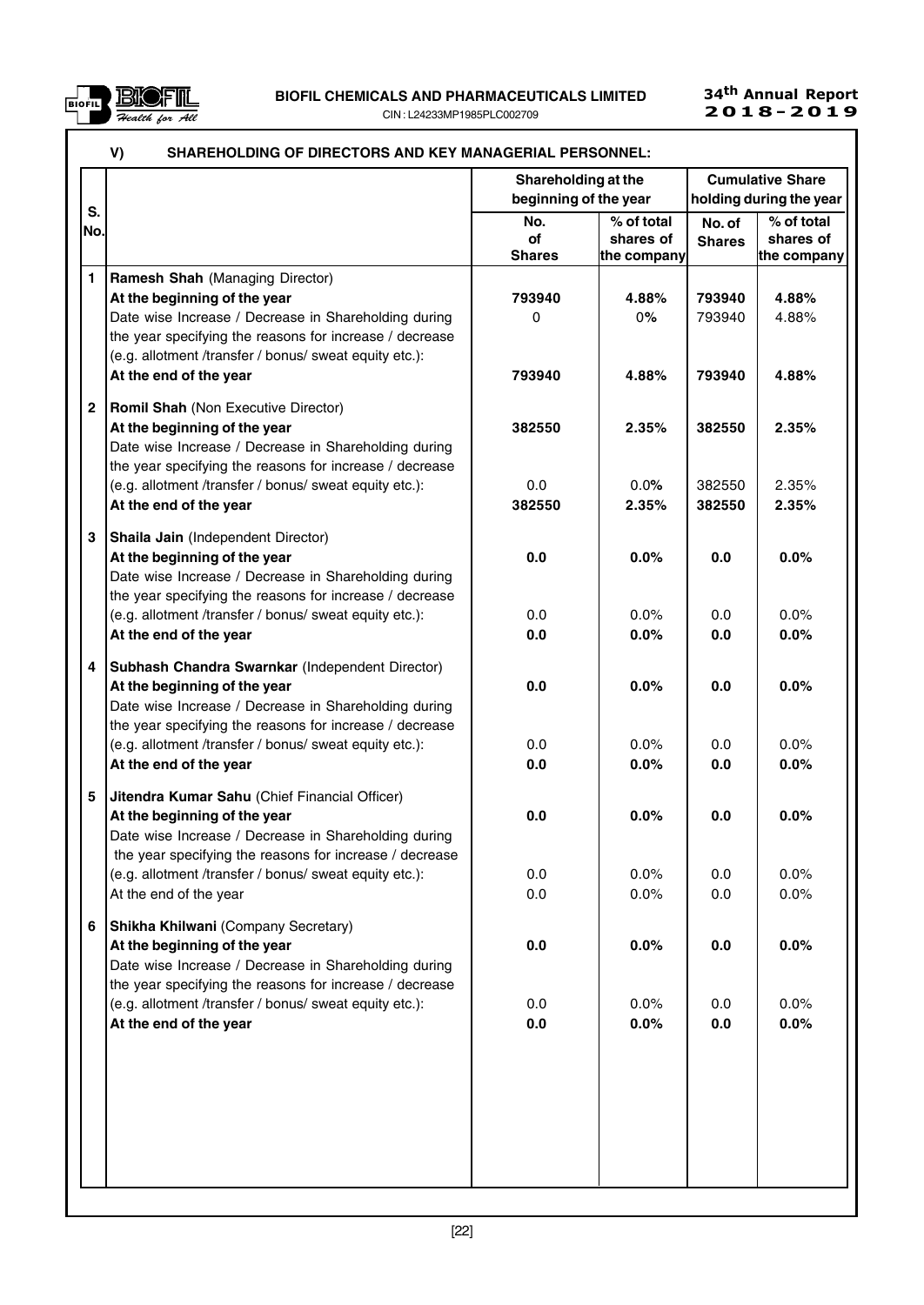

### V) INDEBTEDNESS - INDEBTEDNESS OF THE COMPANY INCLUDING INTEREST OUTSTANDING/ACCRUED BUT NOT DUE FOR PAYMENT **All and the CONTROL** CONTROL CONTROL CONTROL CONTROL CONTROL CONTROL CONTROL CONTROL CONTROL CONTROL CONTROL CONTROL CONTROL CONTROL CONTROL CONTROL CONTROL CONTROL CONTROL CONTROL CONTROL CONTROL

| BUT NOT DUE FOR PAYMENT                             |                           |                  |                 | (Amount in Rs.)     |
|-----------------------------------------------------|---------------------------|------------------|-----------------|---------------------|
|                                                     | <b>Secured Loans</b>      | <b>Unsecured</b> | <b>Deposits</b> | Total               |
|                                                     | <b>Excluding deposits</b> | Loans            |                 | <b>Indebtedness</b> |
| Indebtedness at the beginning of the financial year |                           |                  |                 |                     |
| i) Principal Amount                                 | 0                         | 14235516         | 0               | 14235516            |
| ii) Interest due but not paid                       |                           | 1500000          | 0               | 1500000             |
| iii) Interest accrued but not due                   | O                         | (150000)         | 0               | (150000)            |
| Total (i+ii+iii)                                    | 0                         | 15585516         | $\bf{0}$        | 15585516            |
| Change in Indebtedness during the financial year    |                           |                  |                 |                     |
| * Addition                                          | 0                         | 0.00             | $\Omega$        | 0.00                |
| * Reduction                                         | 0                         | (605222)         | 0               | (605222)            |
| <b>Net Change</b>                                   | $\bf{0}$                  | (605222)         | 0               | (605222)            |
| Indebtedness at the end of the financial year       |                           |                  |                 |                     |
| <b>Principal Amount</b><br>i)                       | 0                         | 14980294         | $\Omega$        | 14980294            |
| Interest due but not paid<br>ii)                    | o                         | 1547520          | 0               | 1547520             |
| iii) Interest accrued but not due                   | 0                         | (154752)         | 0               | (154752)            |
| Total (i+ii+iii)                                    |                           | 16373062         | 0               | 16373062            |

## VI) REMUNERATION OF DIRECTORS AND KEY MANAGERIAL PERSONNEL

### A. REMUNERATION TO MANAGING DIRECTOR, WHOLE-TIME DIRECTORS AND/OR MANAGER:

| $\overline{\mathbf{s}}$ . | <b>Particulars of Remuneration</b>                         | Name of MD / WTD / MANAGER             | <b>TOTAL</b>  |
|---------------------------|------------------------------------------------------------|----------------------------------------|---------------|
| No.                       |                                                            | <b>Ramesh Shah</b> (Managing Director) | <b>AMOUNT</b> |
|                           | Gross salary                                               | 0.0                                    | 0.0           |
|                           | Salary as per provisions contained in<br>(a)               |                                        |               |
|                           | section 17(1) of the Income-tax Act, 1961                  | 0.0                                    | 0.0           |
|                           | Value of perquisites u/s 17(2) Income-tax Act, 1961<br>(b) | 0.0                                    | 0.0           |
|                           | Profits in lieu of salary under section 17(3)<br>(c)       |                                        |               |
|                           | Income- tax Act, 1961                                      | 0.0                                    | 0.0           |
| 2                         | <b>Stock Option</b>                                        | 0.0                                    | 0.0           |
| 3                         | Sweat Equity                                               | 0.0                                    | 0.0           |
| 4                         | Commission                                                 | 0.0                                    | 0.0           |
|                           | - as % of profit                                           |                                        |               |
|                           | - others, specify                                          |                                        |               |
| 5                         | Others, please specify                                     | 0.0                                    | 0.0           |
|                           | Total (A)                                                  | 0.0                                    | 0.0           |
|                           | Ceiling as per the Act                                     | 0.0                                    | 0.0           |

#### B. REMUNERATION TO OTHER DIRECTORS

| S.No.          | <b>Particulars of Remuneration</b>         |             | <b>Name of Director</b>  | Total  |
|----------------|--------------------------------------------|-------------|--------------------------|--------|
| $\blacksquare$ | <b>Independent Directors</b>               | Shaila Jain | Subhash Chandra Swarnkar | Amount |
|                | Fee for attending board committee meetings | 0.0         | 0.0                      | 0.0    |
|                | Commission                                 | 0.0         | 0.0                      | 0.0    |
|                | Others, please specify                     | 0.0         | 0.0                      | 0.0    |
|                | Total (1)                                  | 0.0         | 0.0                      | 0.0    |
|                |                                            |             | <b>Romil Shah</b>        |        |
| $\mathbf{2}$   | <b>Other Non - Executive Directors</b>     |             |                          |        |
|                | Fee for attending board committee meetings |             | 0.0                      | 0.0    |
|                | Commission                                 |             | 0.0                      | 0.0    |
|                | Others, please specify                     |             | 0.0                      | 0.0    |
|                | Total (2)                                  |             | 0.0                      | 0.0    |
|                | Total $(B)=(1+2)$                          |             | 0.0                      | 0.0    |
|                | <b>Total Managerial Remuneration</b>       |             | 0.0                      | 0.0    |
|                | Overall Ceiling as per the Act             |             | <b>NA</b>                | ΝA     |